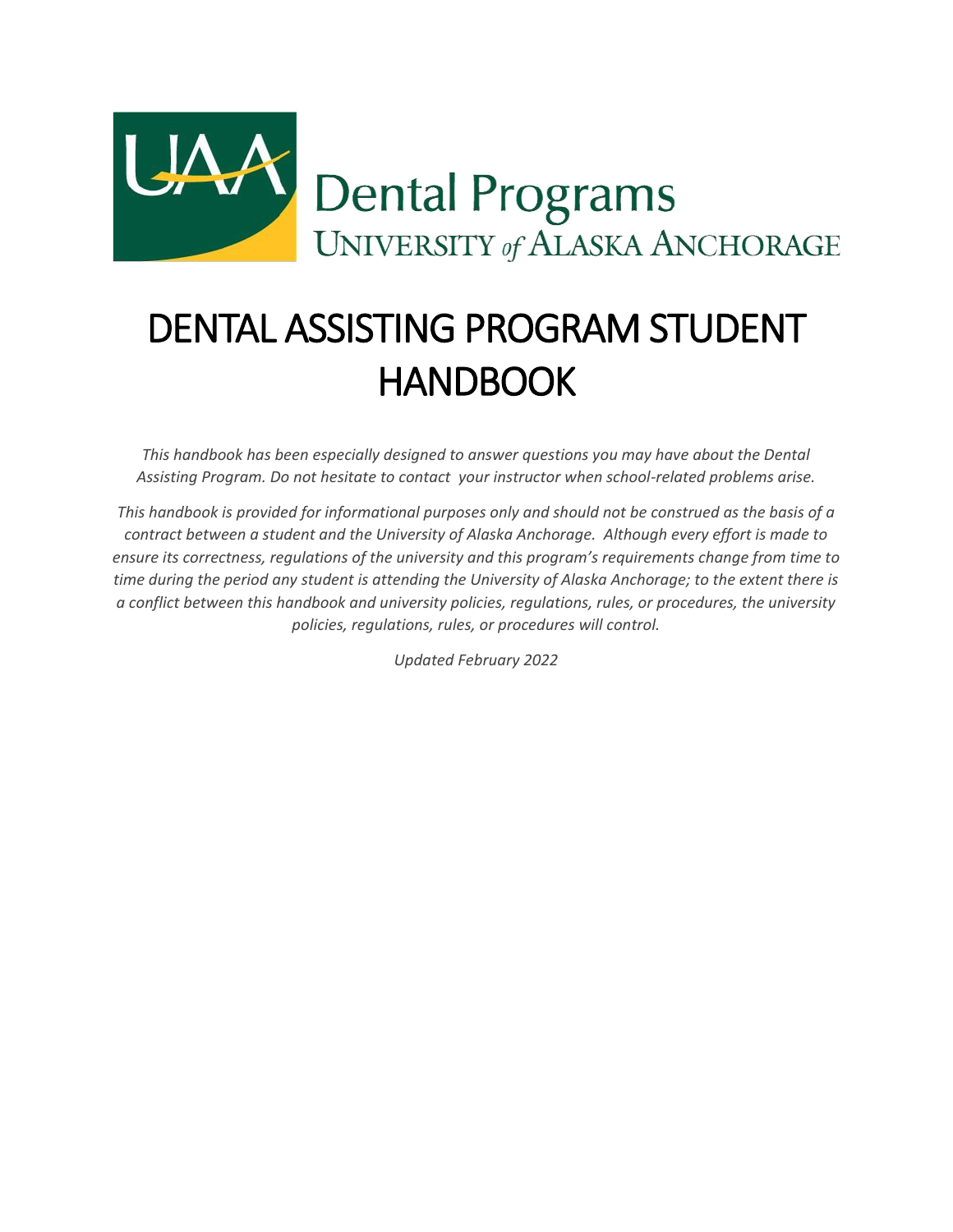## Contents

| GRIEVANCE PROCEDURE- THROUGH THE COMMISSION ON DENTAL ACCREDITATION 12 |  |
|------------------------------------------------------------------------|--|
|                                                                        |  |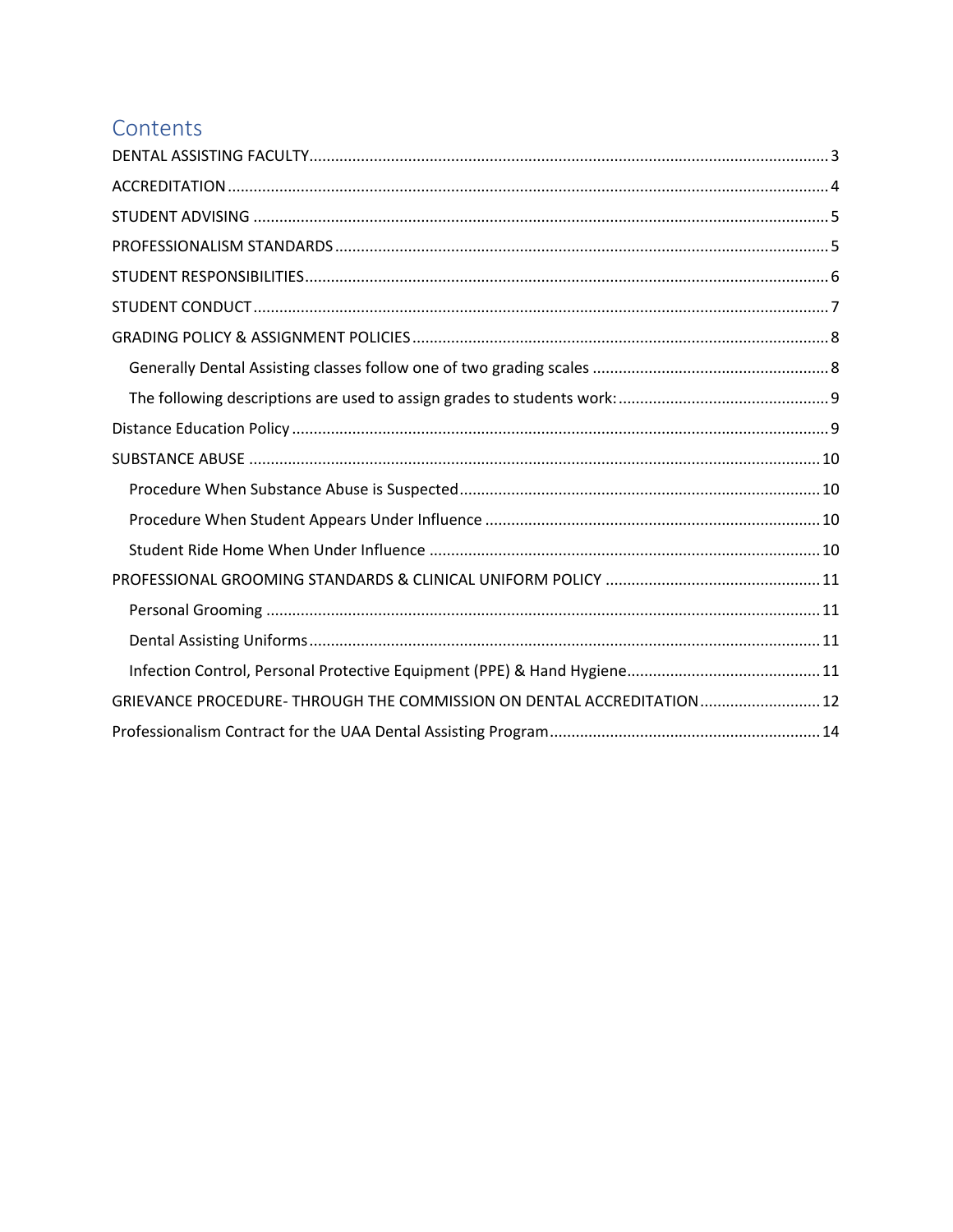## DENTAL ASSISTING FACULTY

#### <span id="page-2-0"></span>**Stephanie Olson, MS, CDA**

*smolson@uaa.alaska.edu Desk: 786-6923 Cell: 907-632-5450*

Stephanie is the program coordinator of the Dental Assisting Program and a graduate of both UAF and UAA. She is a lifelong Alaskan with 4 children and a passion for adventure and learning. She has two golden retrievers that she shows along with her husband. Her favorite food is chocolate and pizza. Her favorite movie is the original Overboard.

#### **Laura Stoddard, RDH, CDA, M.Ed.TLRN**

*llstoddard@alaska.edu Desk 786-6983 Cell: 907-748-4374*

Laura Stoddard has a long history with UAA, UAA Dental Programs and the profession of dentistry. She graduated in 1999 with AAS in Dental hygiene from UAA Dental Hygiene, earned her BS in 2012, and M.Ed. in Teaching and Learning in 2021. Her studies in the masters program focused on online education, technology and student engagement. She practiced as a dental hygienist for 21 years in a public health facility serving Alaska Native and American Indians (AN/AI). Laura's career in teaching began in 2005, when she began teaching AN/AI students in the SCF Dental Assisting Training Program. She joined the UAA Dental Assisting program in January of 2019. Laura loves seeing students grow into dental professionals who love to help their patients and community. She enjoys photography and exploring Alaska with her family. Her favorite food is tacos, loves hockey and watching episodes of Seinfeld.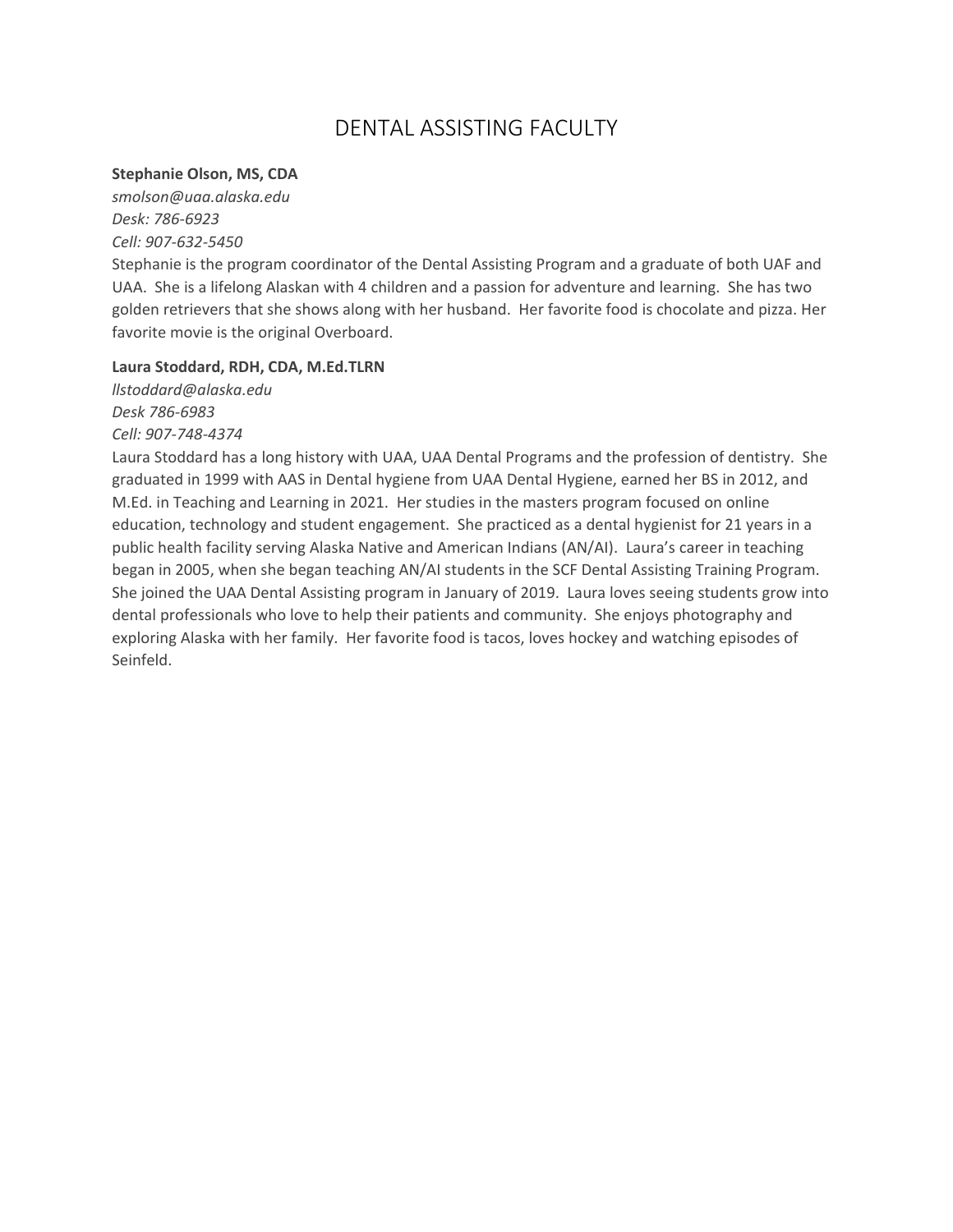### ACCREDITATION

<span id="page-3-0"></span>Accreditation is the ultimate source of consumer protection for prospective students. It is often a prerequisite for governmental funding. Graduation from an accredited program is almost always stipulated by state law and is an eligibility requirement for licensure and/or certification examinations. In short, accreditation of a school or program is a student's most important source of independent validation that the program has at least enough educational value to be "approved" by a credible (expertise-based), independent (free of outside influence), reliable (consistently applied standards) organization that has the U.S. Department of Education's approval.

CODA was established in 1975 and is nationally recognized by the United States Department of Education (USDE) as the sole agency to accredit dental and dental-related education programs conducted at the post-secondary level. CODA's mission is to serve the oral health care needs of the public through the development and administration of standards that foster continuous quality improvement of dental and dental related educational programs. The general public and communities of interest have direct access to CODA's Meeting Agenda and Materials. Additionally, updated information about CODA's activities is available by reviewing information in the Accreditation News.

The Commission on Dental Accreditation, often referred to by the acronym CODA, accredits dental schools and programs including advanced dental education programs and allied dental education programs in the United States. The Commission functions independently and autonomously in matters of developing and approving accreditation standards, making accreditation decisions on educational programs and developing and approving procedures that are used in the accreditation process. It is structured to include an appropriate representation of the communities of interest.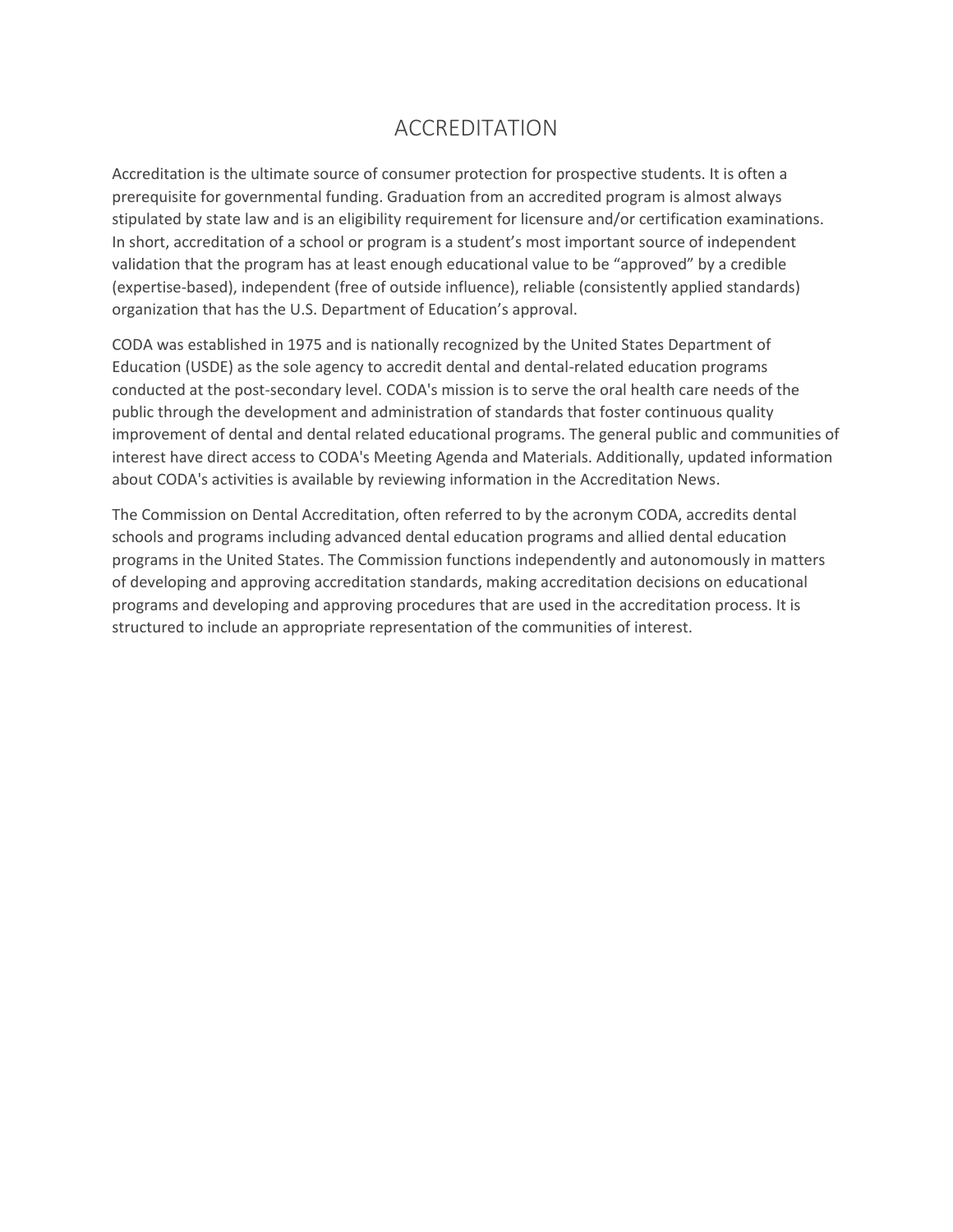## STUDENT ADVISING

- <span id="page-4-0"></span>1. Any questions concerning a particular class or clinic should be brought to the attention of the designated instructor of that class, lab, or clinic.
- 2. Stephanie Olson is the Dental Assisting Program Academic Advisor and is available to discuss academic and degree planning.
- 3. Class meetings are held when requested by the students and/or faculty or held a minimum of once a semester.
- 4. You must maintain a GPA of 2.0 to be in compliance with UAA policy regarding minimum GPA for a student completing a certificate and/or AAS program
- 5. All Dental Assisting classes have attendance requirements. Missing an excessive amount (10%) of class may subject the student to a teacher-initiated withdrawal from a class.
- 6. Excess tardiness (Tardy 3 or more times for each course) is considered unprofessional and counterproductive to instructor and student use of time and may result in dismissal from the course.

## PROFESSIONALISM STANDARDS

<span id="page-4-1"></span>The dental assisting educational process is directed at aiding the student in acquiring psychomotor, cognitive and affective behaviors necessary to become a dental assistant competent to function within the dental profession. Faculty and program administrators have the responsibility to plan learning experiences designed to assist the student in becoming a competent dental auxiliary. In addition, students must exhibit behaviors consistent with those required to function effectively as part of the dental team.

#### *Professionalism is defined as "professional character, spirit or methods." It is the standard practice or methods of a professional as distinguished from an amateur.*

Behaviors and attitudes required by dental professionals are expected of dental assisting students. These include but are not limited to:

- 1. Utilizing communication skills that are appropriate and effective in relating to volunteers, peers, and faculty.
- 2. Conducting one's self in a manner considered appropriate legally and ethically by members of the dental profession.
- 3. Assuming responsibility for one's academic and professional development.
- 4. Complying with the departmental dress code as stated.
- 5. Attendance in scheduled labs and clinics is prohibited if not in compliance.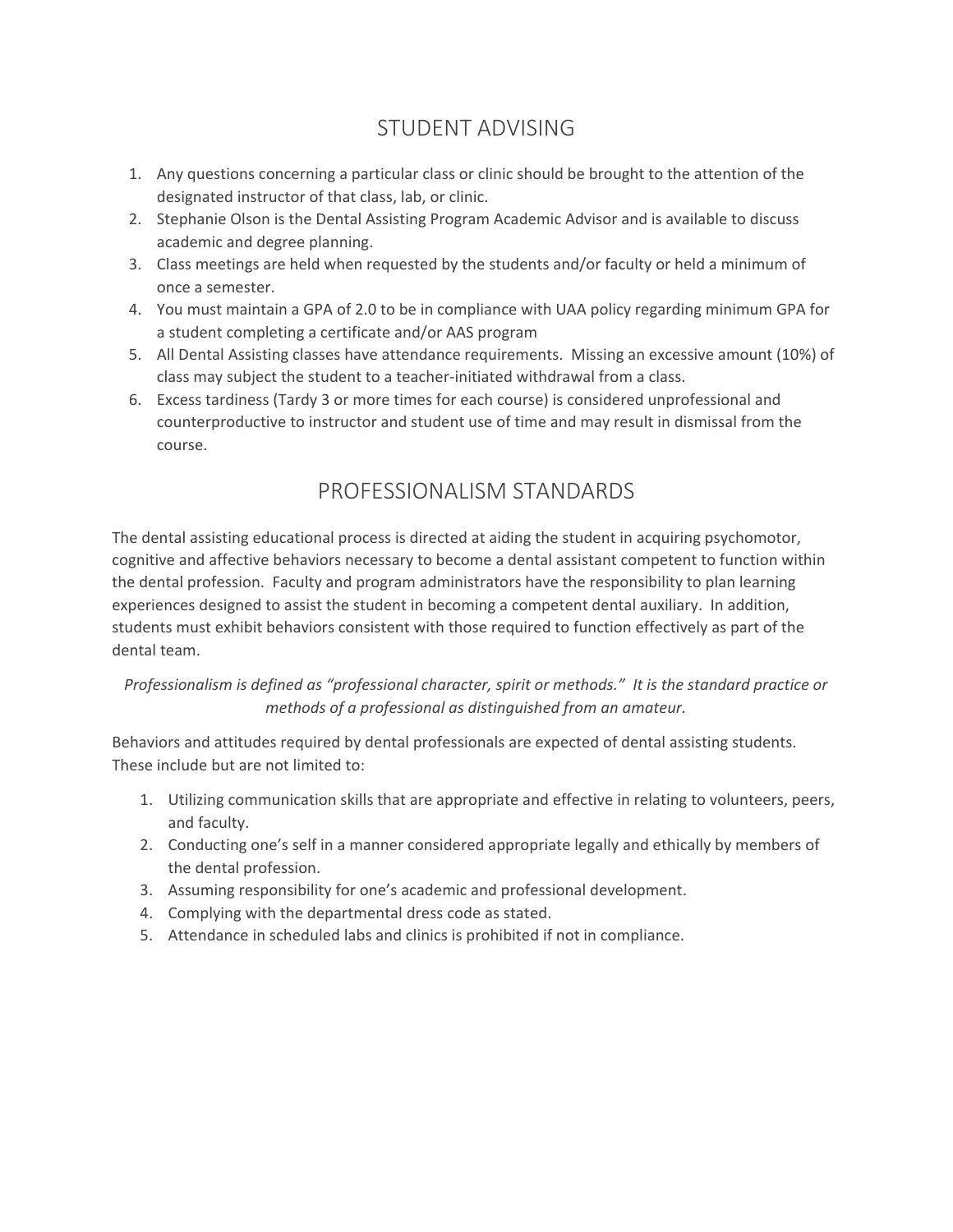## STUDENT RESPONSIBILITIES

- <span id="page-5-0"></span>• Students are responsible for notices sent via UAA's email and announcements made by faculty through UAA's Blackboard system.
- Students should address questions pertaining to classes and/or clinic sessions should be addressed to the instructor of that class.
- Cell phone use within classes is at discretion of the faculty teaching the course. For infection control purposes the use of cell phones in clinic is prohibited. In labs, cell phones may be used on a limited basis for learning purposes only.
- Posting student images or "going live" during class time or clinic is strictly prohibited as this could potentially violate HIPAA laws and student/faculty privacy.
- Students are responsible for their own transportation to their assigned clinical area during the practicum sessions of the program or to other extramural activities.
- Students must demonstrate cooperative behavior with students, faculty and staff on your externship assignment.
- Students are required to adhere to the hours of operation for their assigned clinical area during practicum sessions.
- The repair or replacement of equipment, instruments, and materials damaged due to carelessness during use is the student's responsibility.
- The Dental Programs require a series of immunizations to help insure the health of students and others.
- When you directly care for patients, you have an extra measure of responsibility for their safety as well as your own. Report immediately, to the instructor, any potentially dangerous conditions or defective equipment.
- Maintain an up-to-date Medical/Dental History in personal file. Inform program secretary of any relevant changes.
- Review the "Students' Rights, Freedoms and Responsibilities [located here](https://catalog.uaa.alaska.edu/academicpoliciesprocesses/studentfreedomsrightsandresponsibilities/)
- Student fees do not include medical service or student insurance. Students who do not have private medical coverage must participate in the Group Health Plan offered by UAA. See the UAA catalog for further information.
- All handouts and assignments will be made available via Blackboard. If you would like a printed copy, it is your responsibility for the printing.
- Students are responsible for completing graduation requirements and for filing necessary paperwork in a timely manner. Due dates are posted online at [University of Alaska Anchorage](https://www.uaa.alaska.edu/about/student-affairs/)  [website](https://www.uaa.alaska.edu/about/student-affairs/) so please be aware of important deadlines and dates.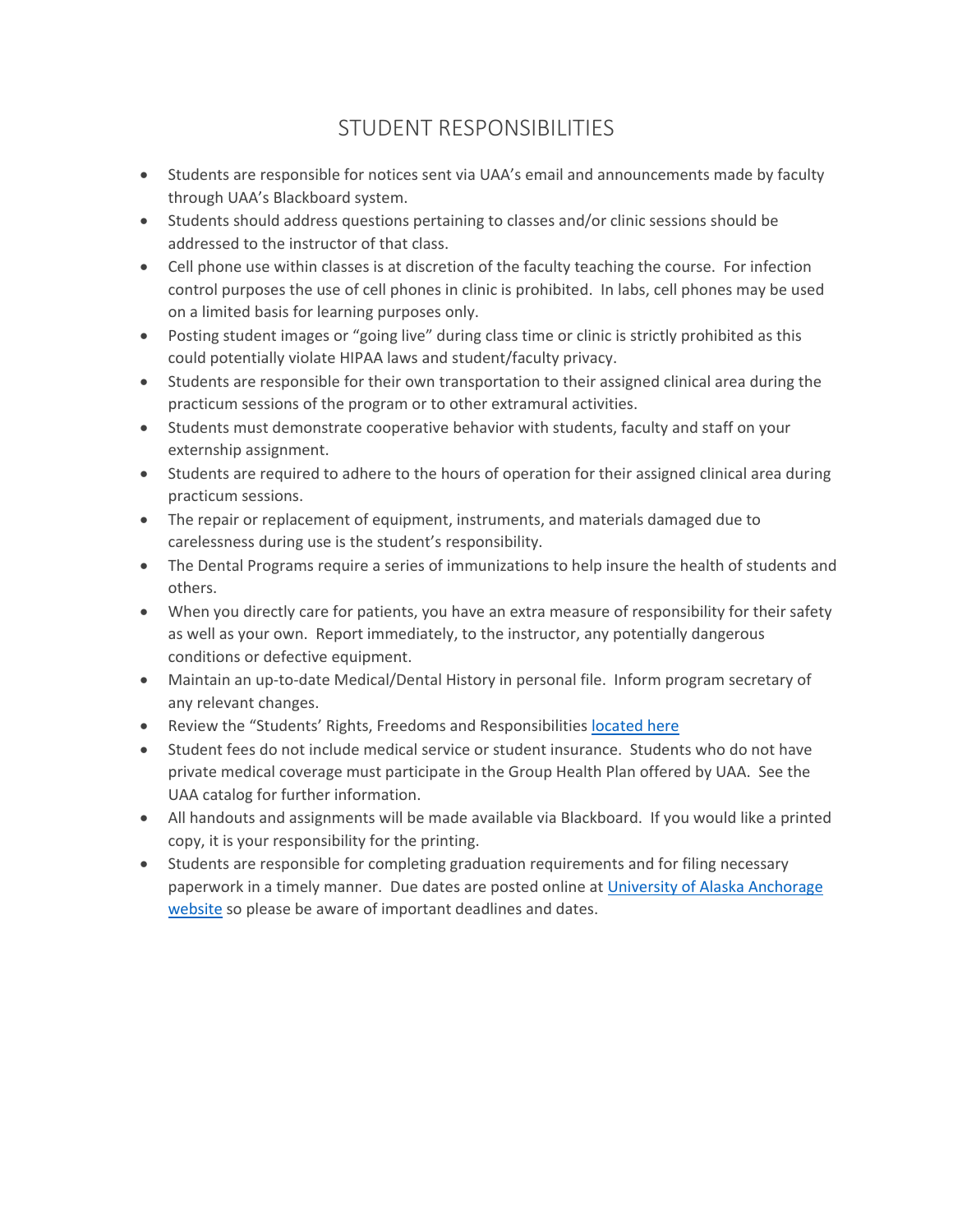## STUDENT CONDUCT

- <span id="page-6-0"></span>1. Adherence to all policies established by the University of Alaska Anchorage and discussed in the UAA catalog is required.
- 2. The dental team handles confidential information concerning the history and condition of patients/volunteers. We are bound by strict ethical and legal restrictions. You must never discuss a patient/volunteer's condition or personal problems with anyone, except as it relates to the care of the patient. Safeguarding the privacy of the volunteer is the responsibility of all of us. Names must not be used in any written case studies or discussions.
- 3. All students, faculty, staff, patients, and applicants to the program will be seen without regard to their bloodborne pathogen status. However, we ask that all students use common sense when ill. Please be thoughtful and take the necessary precautions to prevent your classmates from catching your illness. Please be up to date on the Covid-19 policy at UAA.
- 4. Keep traffic through and discussion in the reception area and dental suite hallway to a minimum. The rear entrance to the suite is the door that must be utilized by students. Each student will be given a code to open the door lock.
- 5. Personal belongings and school-related materials should be kept in lockers. Theft has occurred in the past. Do not store personal items under the sink in the locker room or outside of your designated locker.
- 6. Foods and beverages are not permitted in the clinic area (this includes gum and cough drops). Food and beverages are allowed in lecture classrooms at the discretion of your instructors.
- 7. All food kept in the refrigerator must have a name and date. We have many students; please respect food belonging to others.
- 8. Students are not permitted to work in the clinic when under the influence of intoxicants, drugs, or medications affecting psychomotor responses. Anyone suspected of being under the influence will be asked to leave class and will be subject to dismissal.
- 9. The clinical area was chosen for specific learning experiences. The value you receive will depend on you and your attitude. Any problems that develop should be discussed privately with your instructor. Undesirable conduct could cause disciplinary action. [Disciplinary procedures](https://www.uaa.alaska.edu/students/conduct/policies.cshtml) are discussed further in the UAA catalog.
- 10. The clinical, extramural activities and externship assignments are usually very specific. Your assignment areas are not to be changed, except by your instructor.
- 11. You should know all legal implications that affect you. Do not perform any procedure or operate any equipment unless you are given permission to do so by your instructor. When on externship, tactfully explain any limitations you have because of your student status.
- 12. Decline any gifts or tips from patients/volunteers for services.
- 13. For your health and safety and the health and safety of others, infection control, safety policies and grooming policies are strictly enforced.
- 14. Children and infants- are not permitted in classes, audio conferences, laboratories or clinical settings.
- 15. Requesting a faculty reference. There are times when students would like a faculty member to serve as a reference or to write a letter referencing their performance as a student. Before the faculty member can prepare the letter, students need to complete the UAA Reference Letter Request – FERPA Release and Release of Liability form which is available from the [Registrar's](https://www.uaa.alaska.edu/students/registrar/)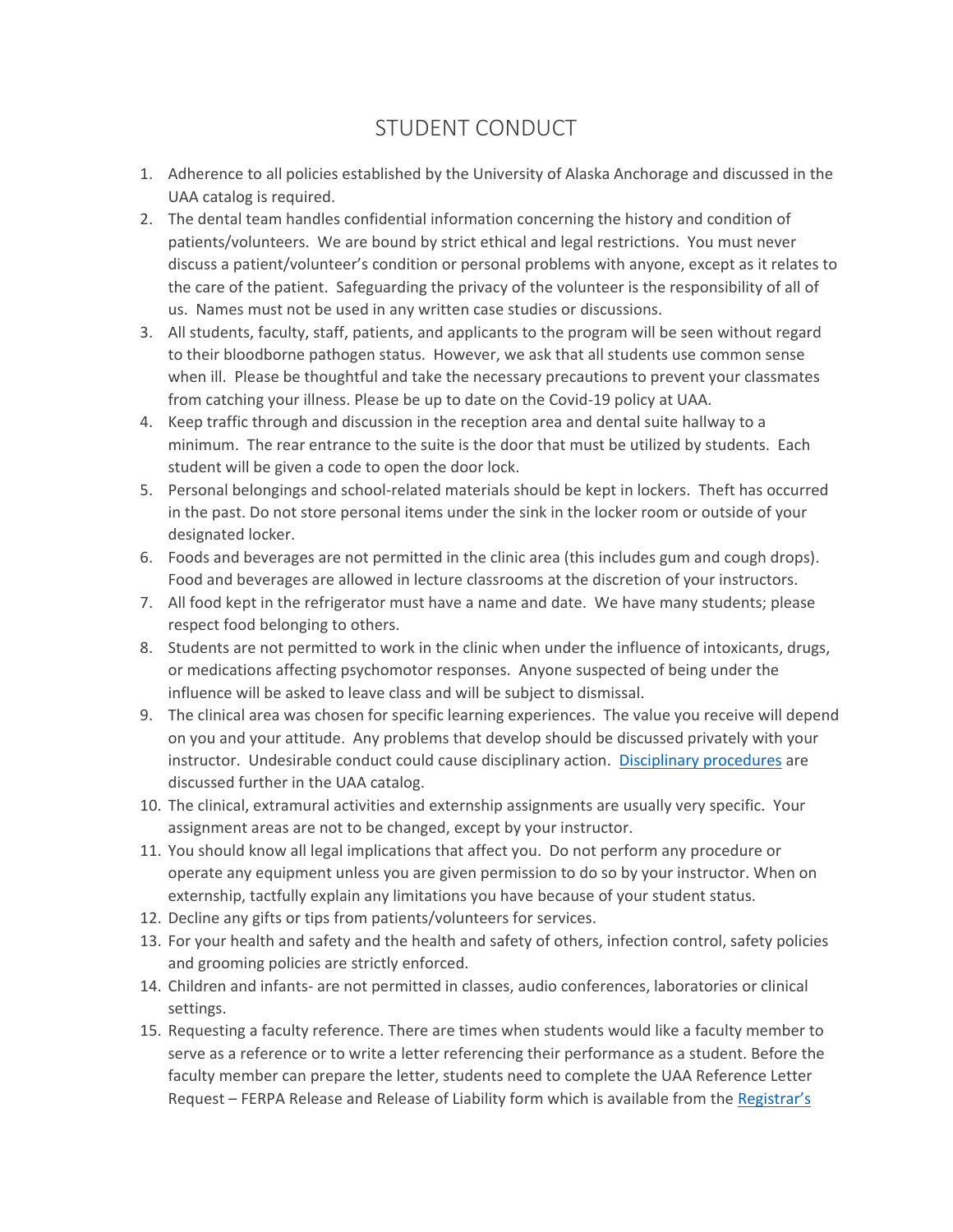[office.](https://www.uaa.alaska.edu/students/registrar/) The form must be completed, signed, and received by the faculty member before any student information is released.

## GRADING POLICY & ASSIGNMENT POLICIES

<span id="page-7-0"></span>Academic progression policy for classes and semesters:

- The competency/skills assessments for individual courses must be passed at the minimum competency level (student may have 2 attempts to pass each competency). The grade that the student earns on the first attempt is the grade that will be recorded in the gradebook. If these competency/skills assessments are not passed, then the student will fail the course, even if the student is numerically passing the course.
- In the fall semester, a student who does not pass both DA 101 and DA 102, may not move on the DA 130 and DA 195A (fall semester late starting courses) and may not take the following spring and summer courses: DA 201, DA 195A, DA 160 and DA 295A.
- In the fall semester, a student who does not pass DA A110 and DA110L may not take DA 195A (late starting fall course) and may not take the following spring and summer courses: DA 195A, DA 201, and DA 295A.
- A student must pass all fall and spring courses (and have a GPA above 2.0) to take DA 295A.

<span id="page-7-1"></span>Generally Dental Assisting classes follow one of two grading scales

Courses with Lab

| $93 - 100$ | А |
|------------|---|
| $84 - 92$  | В |
| $75 - 83$  | C |
| Below 75   |   |

Lecture only classes (no lab)

| 90-100   | Α |
|----------|---|
| 80-89    | В |
| 70-79    | С |
| 65-69    | D |
| Below 65 | F |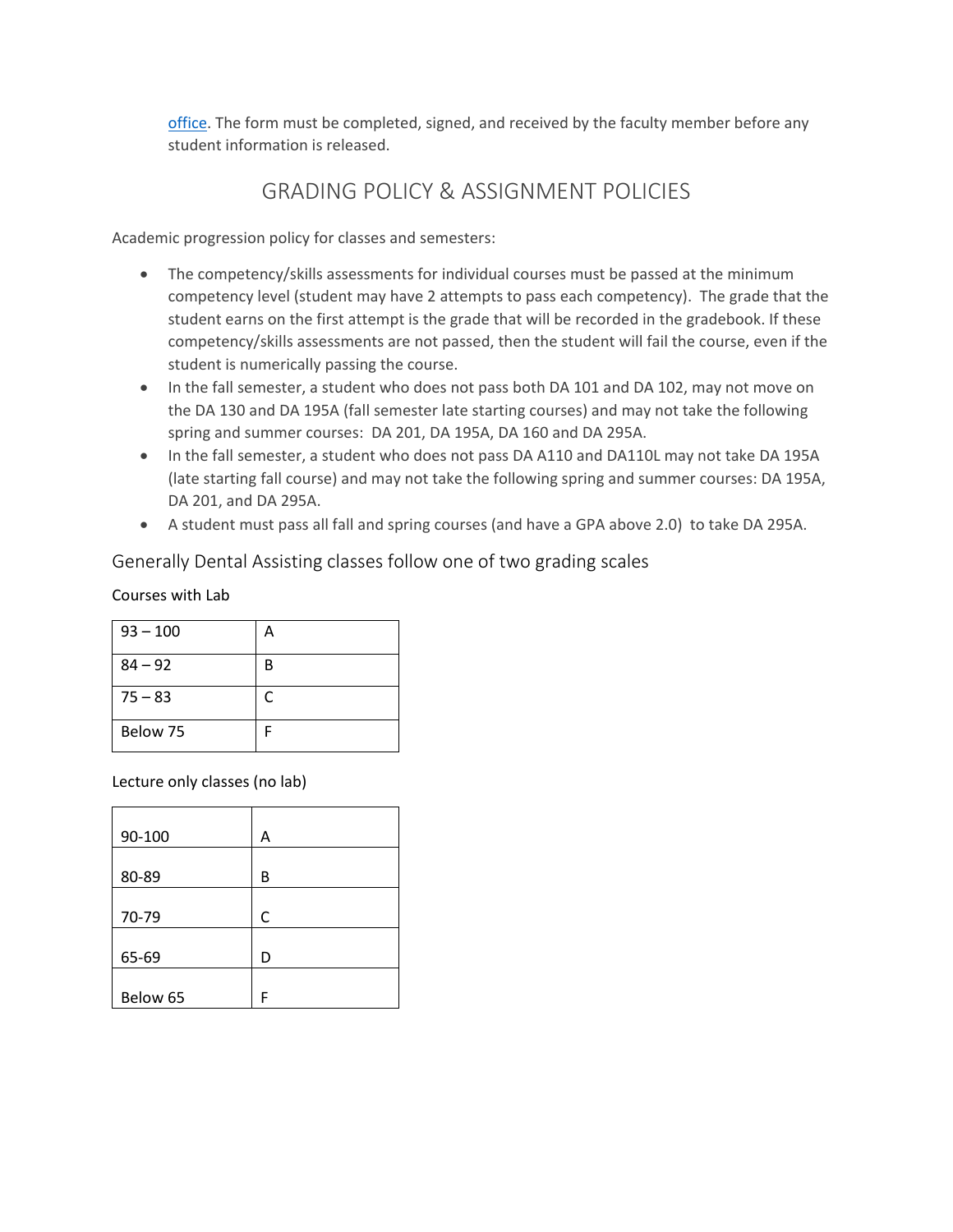<span id="page-8-0"></span>The following descriptions are used to assign grades to students work:

| $\overline{A}$ | An honor grade indicating original, outstanding, independent work demonstrating mastery of<br>the subject.                                                                                                                                                                                                                                                                                       |
|----------------|--------------------------------------------------------------------------------------------------------------------------------------------------------------------------------------------------------------------------------------------------------------------------------------------------------------------------------------------------------------------------------------------------|
| B              | Quality work with a very good level of performance; better than average                                                                                                                                                                                                                                                                                                                          |
| $\mathsf{C}$   | Satisfactory or average level of performance                                                                                                                                                                                                                                                                                                                                                     |
| F              | Non-passing grade, failure and will count in the student's grade point average; course must be<br>repeated to receive a passing grade/credit toward graduation.                                                                                                                                                                                                                                  |
|                | Indicates additional work must be completed prior to assigning a permanent grade; may be<br>given for unavoidable absence or other conditions beyond the control of the student when<br>work already completed is a grade "C' or better. Teachers and students must complete and<br>submit the Notice of Incomplete Grade form listing unfinished requirements to the<br>Department Chairperson. |
| P              | Passing grade on the Pass/No Pass option. It does not count in the GPA; indicates work of "C"                                                                                                                                                                                                                                                                                                    |
|                | or better. DA 195A and B are graded on the P/NP option.                                                                                                                                                                                                                                                                                                                                          |

## Distance Education Policy

- <span id="page-8-1"></span>• All distance delivery courses require online student participation.
- Students will access course related materials through the [UAA Blackboard Learning](https://classes.alaska.edu/)  [Management System.](https://classes.alaska.edu/)
- The verification processes used are to protect student privacy. Identity verification and distance education courses and programs. Board of Regents' Policy 09.01.080 requires each University of Alaska student to have a unique identification code.
- UAA students wishing to enroll in online classes do so by logging into a secure portal (UAOnline) using their UAA credentials (username and password). Students can select one of the three security levels for their account.
- The same credentials are used to access Blackboard, the online education delivery platform. Distance students requiring services have their identities verified in multiple ways.
- For account lookups, testing appointments, etc. a student's identity is validated in person or from a distance by a UAA employee using Elmo Verifier, a tool that connects to the Banner student information database.
- Testing requires a valid government or university ID if the distance student is testing in person with a proctor, or a valid government ID along with an image of the student captured by the student's computer camera if using UAA's Remote Proctor Now virtual proctoring service.
- FERPA rights are protected and enforced for students regardless of attendance method. Students taking distance education courses and/or programs are informed of their FERPA rights and regulations against identity falsification through the UAA Catalog and in an annual email.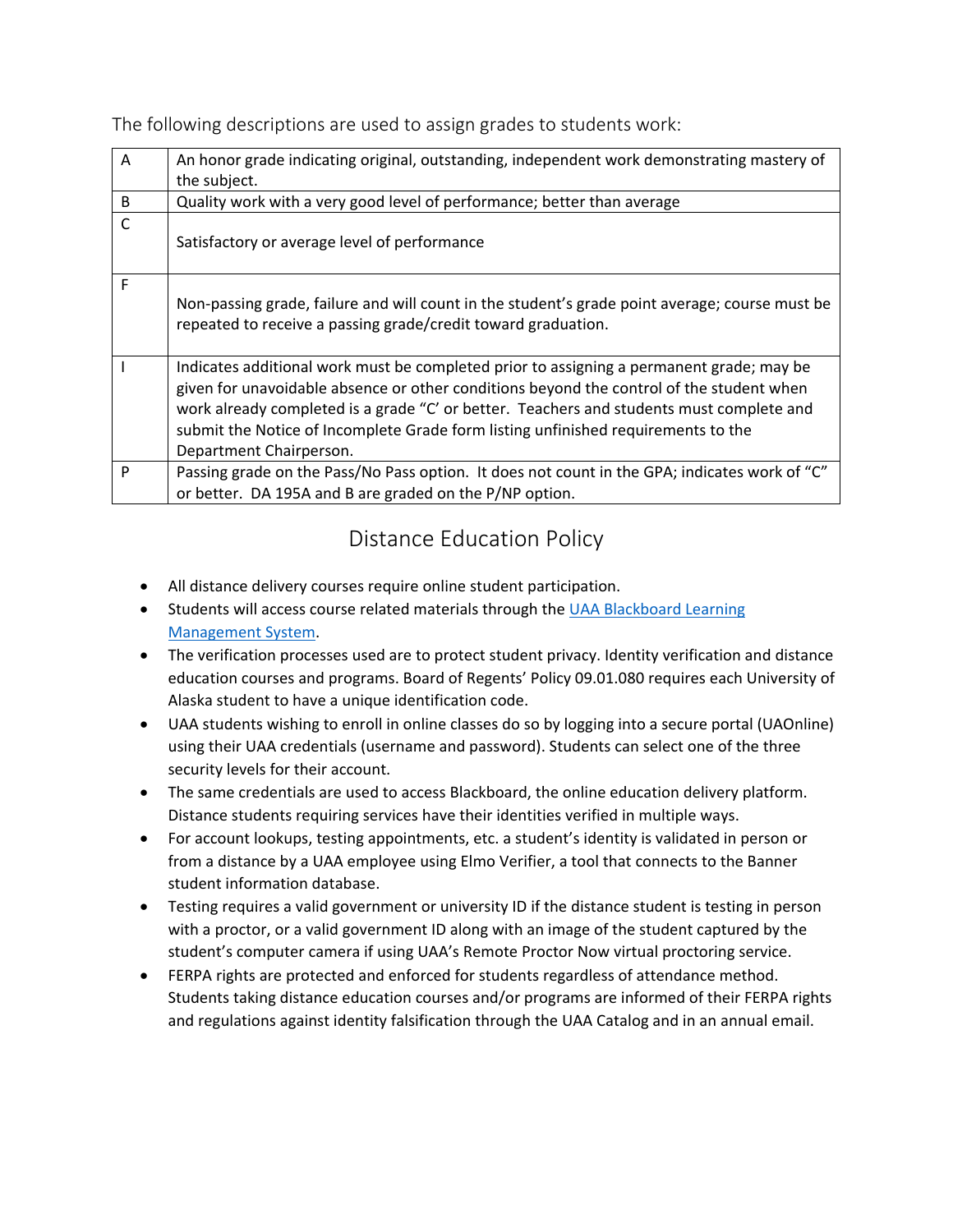### SUBSTANCE ABUSE

<span id="page-9-0"></span>Students are expected and required to report to class in appropriate mental and physical condition. It is our intent and obligation to provide a drug-free, healthy, safe and secure learning environment.

This policy may include drugs that have been obtained with a prescription. Engaging in dental assisting activities or coming to class and the laboratory classroom (clinic) while under the influence of alcohol or controlled substances constitute unprofessional practice and will not be tolerated. Possessing and/or using alcohol or controlled substances on campus violates UAA policy (described in the UAA Catalog, Student Life Section) and may subject the student to University discipline.

#### <span id="page-9-1"></span>Procedure When Substance Abuse is Suspected

The following behaviors may indicate substance abuse by a student: Change in behavior, Chronic lateness, Missed assignments, Erratic or uneven performance in clinical or classroom settings, Chronic alibiing (excuse-making), Possible odor of alcohol on breath.

#### <span id="page-9-2"></span>Procedure When Student Appears Under Influence

Procedure when a student appears to be under the influence of a chemical substance in the clinical setting: The instructor will confront the student with the suspicion that s/he is under the influence of a chemical substance (drugs or alcohol). The instructor will share the specific observations that led to the suspicion with the student. If the student admits that they are under the influence of a chemical substance, the student will be required to leave the clinical/laboratory setting immediately. If the student denies being under the influence of a chemical substance and the evidence is strong (e.g., odor of alcohol on breath or use of a drug observed by an instructor, a staff member or another student), the student will be immediately requested to have a urinalysis and blood drawn for a toxicology screening. Refusal to undergo a toxicology screening will result in the student being required to leave the clinical setting immediately. If the student denies being under the influence of a drug and the evidence is unclear, the student will be allowed to remain in the clinical setting unless, in the instructor's judgment, safety would be compromised. Prior to the next class/clinical day, the student will be required to meet with the instructor to discuss the behavior that led to the suspicion and to develop a plan for preventing similar behavior in the future. If a student has been under the influence of a controlled substance in a clinical setting, the student will not be permitted to return until a satisfactory plan for preventing future occurrences has been achieved.

#### <span id="page-9-3"></span>Student Ride Home When Under Influence

Students required to leave the clinical setting for being under the influence of a chemical will not be allowed to drive themselves home. The process for ensuring that the student arrives home safely will be as follows:

The student will call someone to come to drive him/her home.

If there is no one to call: The student will contact a taxi cab to drive him/her home.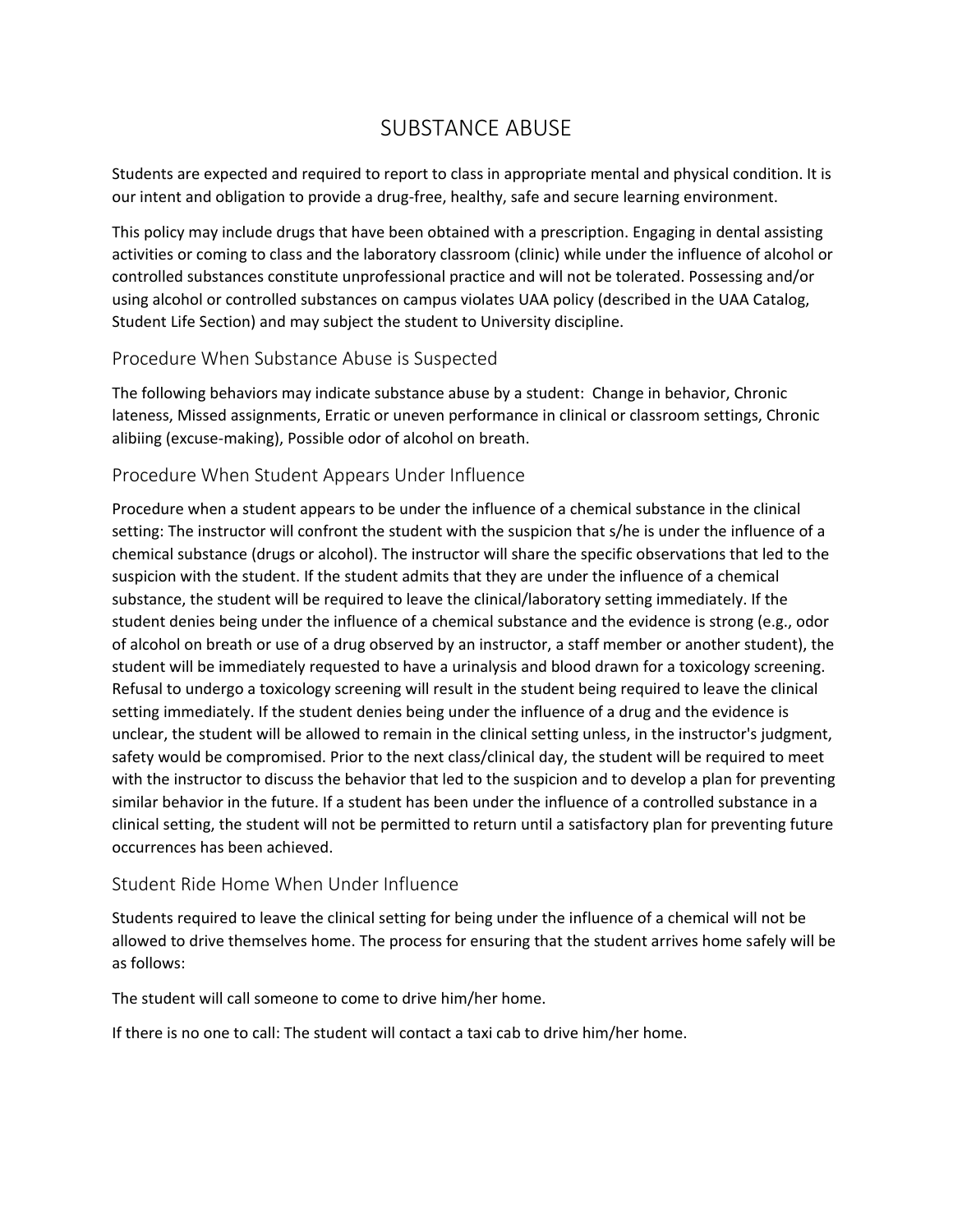## <span id="page-10-0"></span>PROFESSIONAL GROOMING STANDARDS & CLINICAL UNIFORM POLICY

*UAA Dental Assisting program follows professional standards set by organizations such as Center for Disease Control (CDC) and Organization for Safety Asepsis and Prevention (OSAP).*

#### <span id="page-10-1"></span>Personal Grooming

- **Daily personal grooming** including showers with deodorant is expected. Most professional healthcare settings require natural makeup and limited perfume since professionals are working with a wide variety of patients.
- **All jewelry is removed for clinic and lab sessions.** No visible face piercings including tongue rings. No rings, necklaces, bracelets, earrings or watches maybe worn in clinical areas.
- **Hair is clean and secure.** Hair must be pulled back from the face and behind the shoulders. Long hair must be secured in a bun or ponytail. When a student bends at the waist, their hair must not fall in front of the face.
- **Fingernails must be short (less than ¼ inch long).** Cuticles should be well-groomed. No nail polish (color or clear) is acceptable.
- **Any tattoos** that are icons of hate, discrimination and/or sexually explicit are not appropriate in this professional setting and must not be displayed and must be covered.
- **Students should present with good oral hygiene.** Active periodontal disease and breath odor must be controlled. In the case of bad breath (such as "smoker's breath") a breath spray is required. Avoid smoking, food or drink odors on the breath or clothing.

#### <span id="page-10-2"></span>Dental Assisting Uniforms

- **School Uniforms** (will be worn in labs, clinics and during student's externship)
- **Uniforms style and color chosen by faculty each year.**
- **Shoes.** Black clinic style shoes are required. Shoes should be clean, including laces. For infection control purposes and student safety, no open toes or mesh material is allowed. Shoes should remain at school or at the practicum site.
- **Socks** that cover the ankle bone are required.
- **Uniforms** should be clean, pressed and wrinkle free.
- **Pants** should be 1" above the floor when shoes are on. No skin should be exposed when the student sits down.
- **An approved name tag** must be worn in labs, clinics and externships.
- **A medical cap to be worn at all times** during patient treatment. The cap may be chosen by the student, must have their name written inside of it and of a suitable appropriate print/design.
- **Lab and/or clinic attire is not to be worn outside** the Allied Health Sciences Building. Lab coats are not to be worn outside the dental suite area.

#### <span id="page-10-3"></span>Infection Control, Personal Protective Equipment (PPE) & Hand Hygiene

• Students are expected to maintain professional standards set by the CDC, OSHA and OSAP and to follow all UAA infection control protocol. For example, PPE must be worn in accordance with established professional standards. Such items such as side shields and utility gloves are to be worn.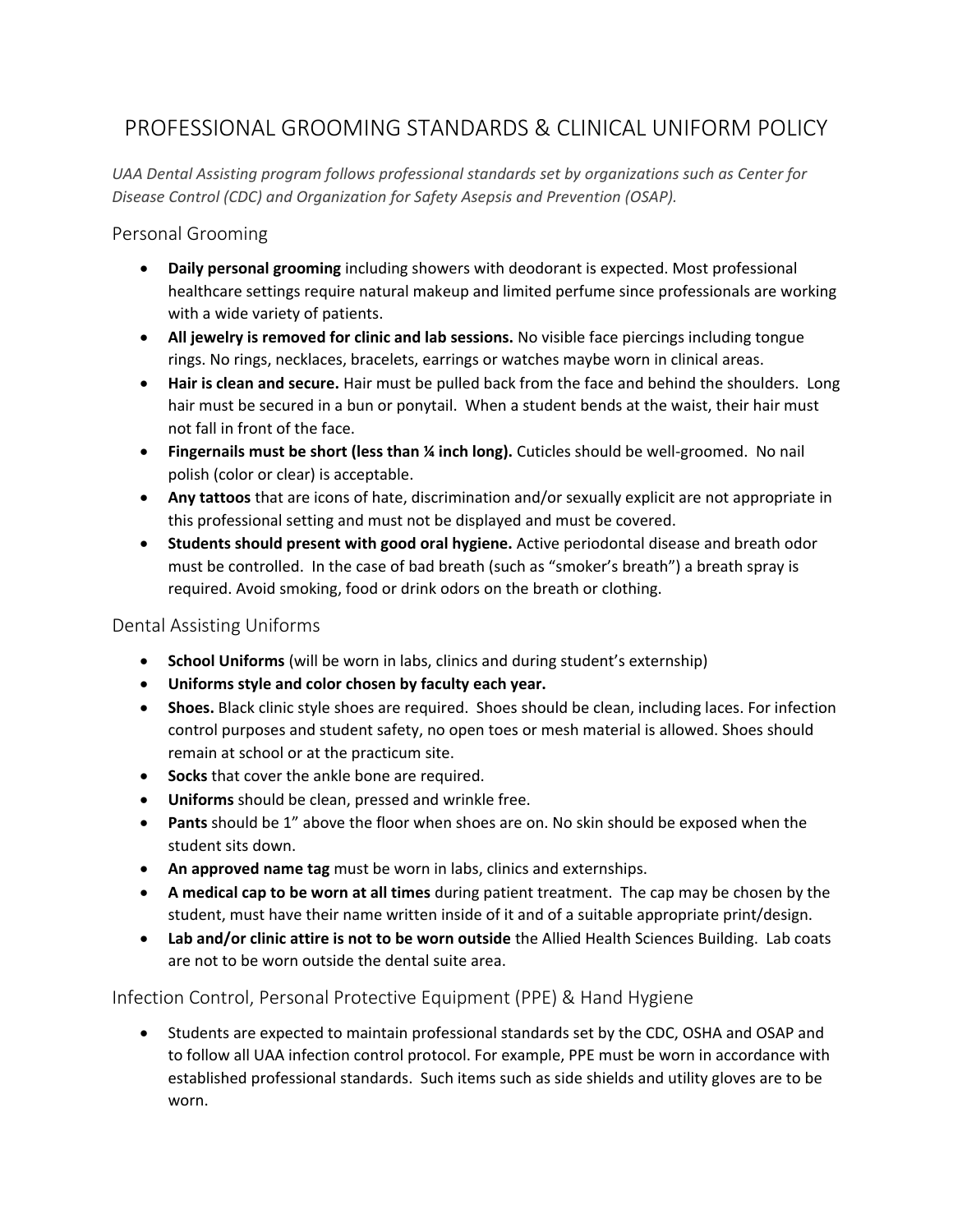- One pair of nitrile protective gloves will be provided to students. If lost, replacements must be purchased by each student.
- Hand hygiene is expected before and after glove use, in accordance with CDC standards.
- When students report to the clinic and upon leaving the clinic, hand washing is expected.
- Students must follow all safety and infection control protocols as taught in DA A102 Infection Control.

# <span id="page-11-0"></span>GRIEVANCE PROCEDURE- THROUGH THE COMMISSION ON DENTAL ACCREDITATION

The Commission on Dental Accreditation strongly encourages attempts at informal or formal resolution through the program's or sponsoring institution's internal processes prior to initiating a formal complaint with the Commission.

A "formal" complaint is defined as a complaint filed in written (or electronic) form and signed by the complainant. This complaint should outline the specific policy, procedure or standard in question and rationale for the complaint including specific documentation or examples. Complainants who submit complaints verbally will receive direction to submit a formal complaint to the Commission in written, signed form following guidelines in the Evaluation and Operational Policies and Procedures manual.

An "anonymous comment/complaint" is defined as an unsigned comment/complaint submitted to the Commission. Anonymous comments/complaints may be received at any time and will be added to the respective program's file for evaluation during the program's next scheduled accreditation site visit. At the time of the site visit, the program and site visit team will be informed of the anonymous comment/complaint. The program will have an opportunity to respond to the anonymous comment/complaint; the response will be considered during the site visit evaluation. Anonymous comments/complaints will be assessed to determine trends in compliance with Commission standards, policies, and procedures. The assessment of findings related to the anonymous comments/complaint will be documented in the site visit report.

The Commission will consider only formal, written, signed complaints; unsigned complaints will be considered "anonymous complaints" and addressed as set forth above; oral complaints will not be considered. Students, faculty, constituent dental societies, state boards of dentistry, patients, and other interested parties may submit an appropriate, signed, formal complaint to the Commission on Dental Accreditation regarding any Commission accredited dental, allied dental or advanced dental education program, or a program that has an application for initial accreditation pending. An appropriate complaint is one that directly addresses a program's compliance with the Commission's standards, policies and procedures.

The Commission is interested in the continued improvement and sustained quality of dental and dental related education programs but does not intervene on behalf of individuals or act as a court of appeal for treatment received by patients or individuals in matters of admission, appointment, promotion or dismissal of faculty, staff or students.

In accordance with its responsibilities to determine compliance with accreditation standards, policies, and procedures, the Commission does not intervene in complaints as a mediator but maintains, at all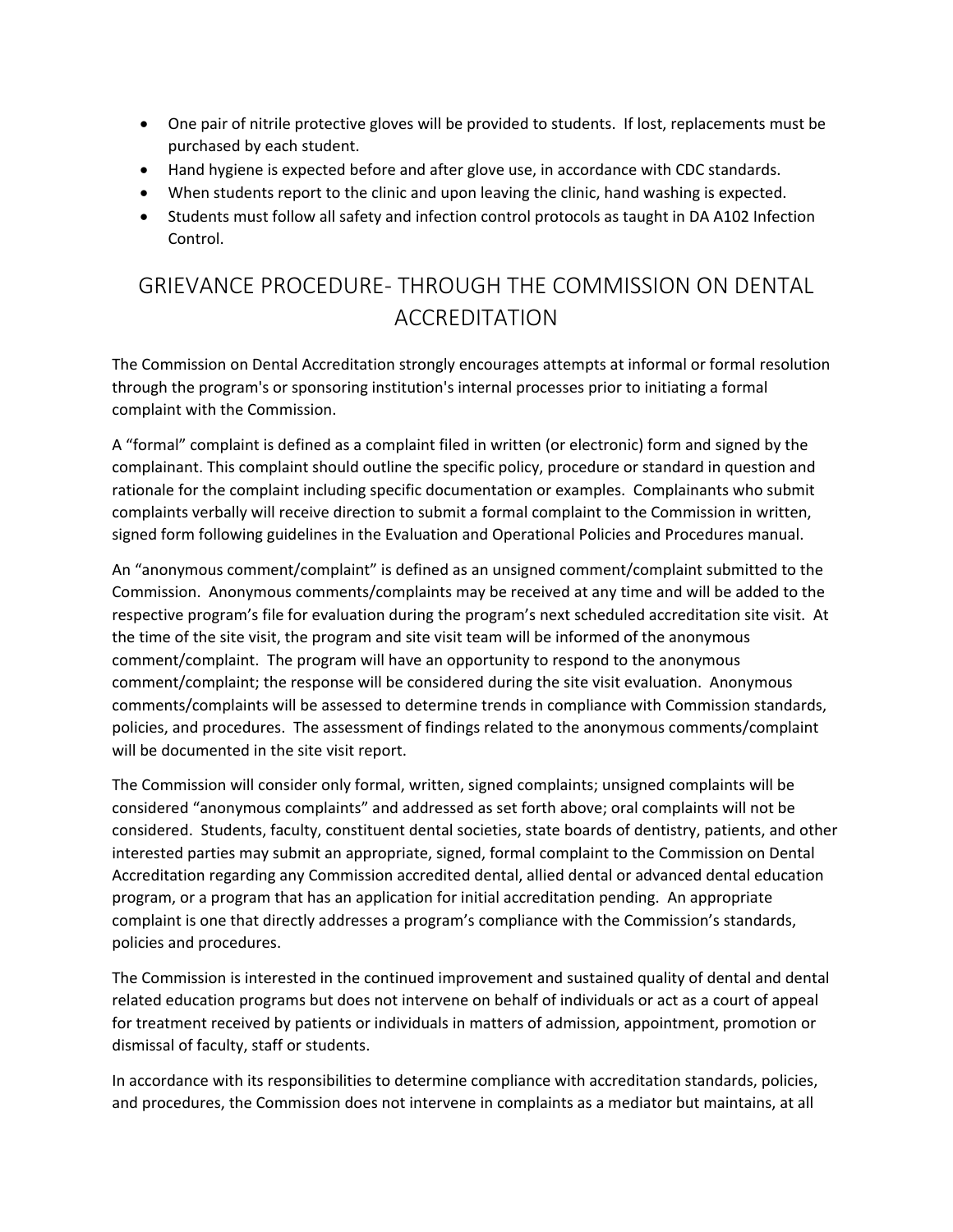times, an investigative role. This investigative approach to complaints does not require that the complainant be identified to the program. The Commission, upon request, will take every reasonable precaution to prevent the identity of the complainant from being revealed to the program; however, the Commission cannot guarantee the confidentiality of the complainant. More information about filing a complaint can be found on th[e CODA website.](http://www.ada.org/~/media/CODA/Files/coda_complaint_guidelines.pdf?la=en)